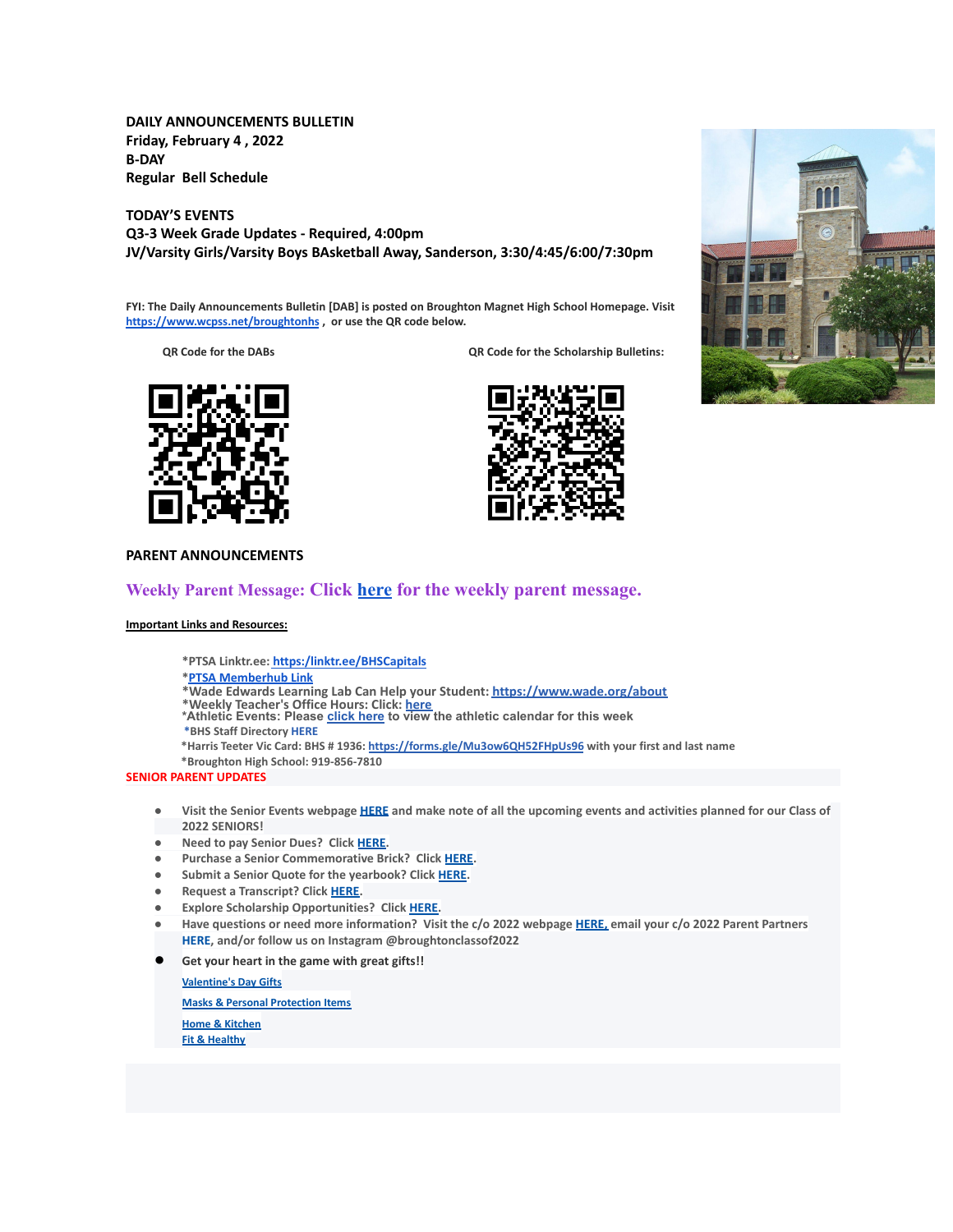A virtual IB [Information](https://meet.google.com/dso-acnk-tbm) Session for interested students and parents will be held on Thursday, Feb. 24 at **5:30pm. View this [video](https://www.youtube.com/watch?v=7ERC6S3zKns) beforehand. Check the BHS IB [Programme](https://sites.google.com/wcpss.net/broughton-ib/welcome) website for more information.**

> **Interested in supporting the Diane Payne Auditorium Campaign! We are 60% to our goal! Visit this link [HERE](https://m7scym5f.r.us-east-1.awstrack.me/L0/https:%2F%2Fbhsboosters.memberhub.gives%2Fauditorium%2Fcampaign%2Fdetails/1/0100017ea6f46b6a-1badb6c9-3132-4a52-a058-a0648093ce59-000000/wb9pLkOlbBx6_LCzOfrZ4-8JYUk=255) for more details!**

Counselors will be meeting with students during the month of February to advise them on course registration **for the 2022-23 school year. Teachers will be making recommendations this month and sharing a presentation with their English classes regarding registration prior to counselors coming to advise students one on one.** Course registration on PowerSchool will open for students on Feb. 28 and remain open for students to select **their courses until March 14th. All registration information, including a course listing and course description guide, can be found on the BHS [Registration](https://broughtonstudentservices.weebly.com/rising-10th-12th-course-registration.html) Homepage.**

There will be a Rising 10th-12th Registration Information Session for parents at 6pm on Thursday, Feb. 17th. **This session will be held virtually and parents can join at the following link: <https://meet.google.com/fiw-qnka-itg?authuser=0>. Parents/Students are encouraged to watch the video presentation for their corresponding class on the BHS [Registration](https://broughtonstudentservices.weebly.com/rising-10th-12th-course-registration.html) Homepage before attending the session.**

Senior Ads for the Yearbook - If you want to purchase a Senior Ad or know someone who might, let them know to do so before February 10. February 10th will be the last day for Senior Ads to be purchased so do so **as soon as possible.**

**Men's Golf Interest Meeting - February 7 at 5:30 PM in the Holliday Gym Lobby. Parents and athletes are asked to attend.**

**GLOBAL POINTS OF PROGRESS - Nigeria: An organization in Nigeria is working to lower recidivism with job training and support.** In Nigeria the rate at which formerly incarcerated people return to prison jumped from 35% in 2007 to 50% in 2019. Dream Again, which began as a small effort to bring libraries to correctional centers throughout the country, prepares those behind bars for reentry into society.

#### **STUDENT ANNOUNCEMENTS [GENERAL]**

**Spring Sports start February 14. All information concerning eligibility, completion of forms and specific sport times and locations can be found on [www.broughtonathletics.com.](http://www.broughtonathletics.com/)**

Sophomores and Juniors: Please join the College Counselors during lunch on either February 10th or 11th for a presentation regarding the SAT/ACT. We will go over the two tests, the best timing, and any questions that you may **have. We will meet in the Media Center-WEST.**

Students considering veterinary medicine as a possible career: A group of VetPAC interns enrolled in the vet school at NCSU will be at Broughton to speak with students on Wednesday, February 23. If interested in meeting with these **interns, sign up in the book outside the Guidance Resource Center [Room 1209].**

# **ALL 2022 SPRING CLASSES ARE FULL at BROUGHTON HIGH SCHOOL. Check [JORDANDRIVING.COM](http://jordandriving.com/) around the first of April for Summer driver education information.**

## **News from the WELL:**

The WELL and Wake County 4H bring you "Pass the Mic" - a 6-part series starting 2/17; 4:30-6pm at the WELL. Use your **voice. Create Community Change. Be creative. Register at go.ncsu.edu/passthemic Questions? Contact Carlos.Moses@wakegov.com**

**Writing Your Best**

Essays - a series of virtual workshops. Pick one - come to them all. Series starts Feb. 2, every other week through April **27. 3:30 - 5 p.m. Register @<https://www.wade.org/tutoring>**

**ACT/SAT Boot Camps Return: In-person test prep at the WELL Several dates through Aug. '22 Register online @<https://www.wade.org/act-sat-prep>**

**Virtual Studying & Notetaking Workshop - FREE Wednesday, Feb. 26. 3-4:30 Register Now @[wade.org](http://wade.org/)**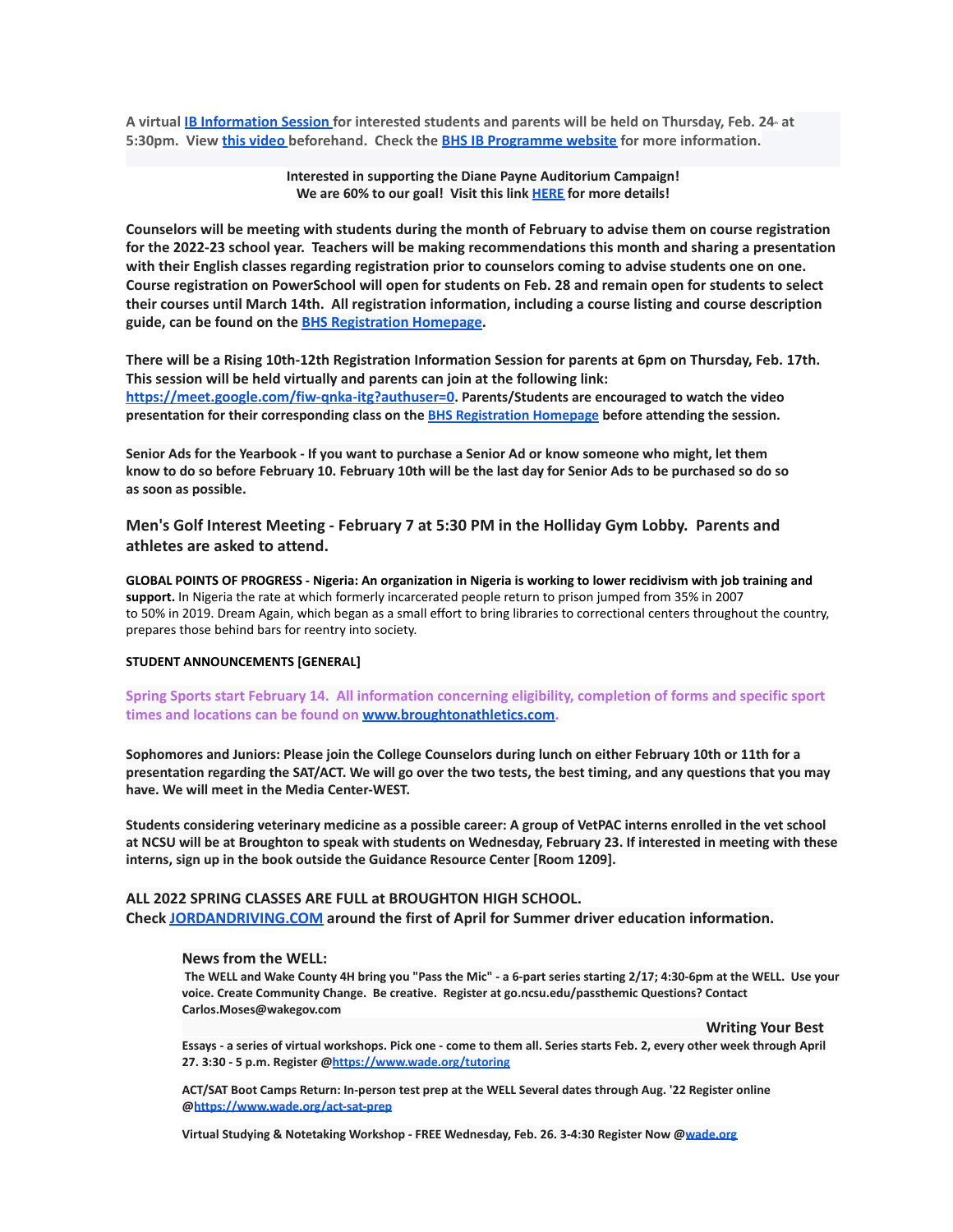We invite 10th graders and their families to check the Broughton IB website to view registration materials, find out about meeting opportunities, and access the IB Program application. There will be a live, virtual Q&A session at 5:30 PM on February 24, and you'll find the meeting link on the IB website. Applications are due on March 14. The **following is the "Join Us" page of the Broughton IB website, where you will find many useful materials--<https://sites.google.com/wcpss.net/broughton-ib/join-us>**

# **STUDENT ANNOUNCEMENTS [JUNIORS & SENIORS]**

**New Lunch Passes with Photographs are now available in Student Services. The Lunch Passes are a yellow/green color. Please go by and pick your new pass up between now and February 11th. Beginning** February 14th the old passes will no longer be used. Should you misplace this new lunch pass, you will be charged \$10.00 for a new one. Passes will be available prior to school, during lunch and after school.

**WCAP will hold auditions for next year's on-screen news anchors on Thursday, February 17th. You can** audition that day during either lunch or after school in WCAP's studio in the Media Center. No experience is necessary, but public speaking skills are a plus. You must be a rising junior or senior and be able to register **for the WCAP 1st period class. See Mr. Martin in the Media Center (mmartin3@wcpss.net) with questions.**

**Juniors interested in Swarthmore College [PA]: Broughton has been asked to nominate current Juniorsfor their [Discover Swarthmore \(DS\) fly-in program](https://mx.technolutions.net/ss/c/gsby7xed_Q9kJKoUKuDGdJnnAby8TVdlRXdkvT9pfb6aO_mnNL6F7reM4g-x9VdMYEi01V_CGdqsghyOMpo7JaZ2zfslCoCw1cmOS37JZjw/3j7/1xhoSsepTPqDNogTlkafZw/h1/kU1LIvr6QQMhwQ7gVn6gX5tEp4fKFp3uNbBELUc_RPw), an all-expenses-paid visit to one of the best [liberal arts](https://mx.technolutions.net/ss/c/gsby7xed_Q9kJKoUKuDGdJnnAby8TVdlRXdkvT9pfb5RjRF7gvkMv4GJX8zrkL2nddZ1iST2IhdT39H9THCTgpBOGQMmWD28o-huxbLm8vk/3j7/1xhoSsepTPqDNogTlkafZw/h2/n5bQSLTniW07c0sGp0xfTAwy0EqeiTCSBNuq1sH92DU) and [engineering](https://mx.technolutions.net/ss/c/gsby7xed_Q9kJKoUKuDGdJnnAby8TVdlRXdkvT9pfb5drK4uQuzrZoTouzETcwAr/3j7/1xhoSsepTPqDNogTlkafZw/h3/LFnW1VYv72kR27n2X59onkDIqFRNq_fyNUxY5a8pdCI) colleges in the country. Prospective students get a taste of the college experience by meeting current students and professors, eating in our dining hall, and spending a few nights in our residence halls with student hosts. They also gain valuable information about college admissions and financial aid from our staff of experts. The Discover Swarthmore selection committee prioritizes applications from students who are:**

- **● Underrepresented students in higher education (Black, Asian American, Pacific Islander, Hispanic/Latinx, Middle Eastern and North African, Native Hawaiian, and Native and Indigenous American)**
- **● First generation in their family to attend college**
- **● Low-income students (Pell-eligible, free/reduced lunch, etc.), and students who might not otherwise be able to afford a trip to campus**
- **● [Undocumented and DACA-eligible students](https://mx.technolutions.net/ss/c/gsby7xed_Q9kJKoUKuDGdJnnAby8TVdlRXdkvT9pfb6aO_mnNL6F7reM4g-x9VdM7qMYdauCvA0UuBFP3UWgG5YOPtvuC_hOkKVf6fk8FbQ/3j7/1xhoSsepTPqDNogTlkafZw/h5/n_EIk5KCo_GvSRvlDg8FD2XPBzjZ2XLyBy-O8hXBMhQ) If If interested, see Mr. Rudder in the Guidance Resource Center [Room 1209].**

# **Seniors interested in Emory & Henry College [Virginia]**: **RSVP for Spring 2022 admission event and scholarship dates:**

- **[Healthcare Pre-Professional Scholarship](https://api.targetx.com/email-interact/redirect?id=MTEwMDAwOTQyIDcwMTV3MDAwMDAxSXB4OEFBQyBhMTM1dzAwMDAwVmpJZ1RBQVYgMDAzNXcwMDAwM1R2ZmNEQUFS&link=https%3A//www.ehc.edu/academics/pre-health/resources-opportunities/scholarships/&tlink=aHR0cHM6Ly93d3cuZWhjLmVkdS9hY2FkZW1pY3MvcHJlLWhlYWx0aC9yZXNvdXJjZXMtb3Bwb3J0dW5pdGllcy9zY2hvbGFyc2hpcHMv)**
- February 12 & 19; March 19; April 23 & 30: Admissions [Saturday Visits](https://api.targetx.com/email-interact/redirect?id=MTEwMDAwOTQyIDcwMTV3MDAwMDAxSXB4OEFBQyBhMTM1dzAwMDAwVmpJZ1RBQVYgMDAzNXcwMDAwM1R2ZmNEQUFS&link=https%3A//eh.secure.force.com/events/targetX_eventsb__events%23/esr%3Feid%3Da1O5w00000BxPFXEA3&tlink=aHR0cHM6Ly9laC5zZWN1cmUuZm9yY2UuY29tL2V2ZW50cy90YXJnZXRYX2V2ZW50c2JfX2V2ZW50cyMvZXNyP2VpZD1hMU81dzAwMDAwQnhQRlhFQTM%3D)
- February 12, 2022: [Equine Open House](https://api.targetx.com/email-interact/redirect?id=MTEwMDAwOTQyIDcwMTV3MDAwMDAxSXB4OEFBQyBhMTM1dzAwMDAwVmpJZ1RBQVYgMDAzNXcwMDAwM1R2ZmNEQUFS&link=https%3A//www.ehc.edu/live/events/46474-blue-gold-equine-open-house&tlink=aHR0cHM6Ly93d3cuZWhjLmVkdS9saXZlL2V2ZW50cy80NjQ3NC1ibHVlLWdvbGQtZXF1aW5lLW9wZW4taG91c2U%3D)
- February 26, 2022: [Blue & Gold Open House](https://api.targetx.com/email-interact/redirect?id=MTEwMDAwOTQyIDcwMTV3MDAwMDAxSXB4OEFBQyBhMTM1dzAwMDAwVmpJZ1RBQVYgMDAzNXcwMDAwM1R2ZmNEQUFS&link=https%3A//www.ehc.edu/live/events/44700-blue-gold-open-house&tlink=aHR0cHM6Ly93d3cuZWhjLmVkdS9saXZlL2V2ZW50cy80NDcwMC1ibHVlLWdvbGQtb3Blbi1ob3VzZQ%3D%3D)
- February 26, 2022: [Bonner Scholars](https://api.targetx.com/email-interact/redirect?id=MTEwMDAwOTQyIDcwMTV3MDAwMDAxSXB4OEFBQyBhMTM1dzAwMDAwVmpJZ1RBQVYgMDAzNXcwMDAwM1R2ZmNEQUFS&link=https%3A//www.ehc.edu/civic-engagement/scholarships/&tlink=aHR0cHM6Ly93d3cuZWhjLmVkdS9jaXZpYy1lbmdhZ2VtZW50L3NjaG9sYXJzaGlwcy8%3D) Interviews
- April 9, 2022: [Blue & Gold Junior Visit Day](https://api.targetx.com/email-interact/redirect?id=MTEwMDAwOTQyIDcwMTV3MDAwMDAxSXB4OEFBQyBhMTM1dzAwMDAwVmpJZ1RBQVYgMDAzNXcwMDAwM1R2ZmNEQUFS&link=https%3A//www.ehc.edu/live/events/44701-blue-gold-junior-visit-day&tlink=aHR0cHM6Ly93d3cuZWhjLmVkdS9saXZlL2V2ZW50cy80NDcwMS1ibHVlLWdvbGQtanVuaW9yLXZpc2l0LWRheQ%3D%3D)

Wake Tech has now resumed offering in-person campus tours.! Students and families can sign up for group tours here: [visit.waketech.edu](https://www.waketech.edu/recruiting-and-outreach/visit-wake-tech). Students can also make appointments with Ally Pearsall, Recruitment & Outreach Officer, personally to check their application status at **this link here:**

**[https://outlook.office365.com/owa/calendar/WakeTech763687@WakeTechEDU.onmicrosoft.com/bookings/s/CLtsicQDjUK2s3iPAbO-SQ2.](https://outlook.office365.com/owa/calendar/WakeTech763687@WakeTechEDU.onmicrosoft.com/bookings/s/CLtsicQDjUK2s3iPAbO-SQ2)**

**Seniors: Scholarship Bulletin #16 has been posted on our homepage and can be found by going to Students/Seniors/Scholarship Information/Scholarship Bulletins. It has also been posted on the Student Services Webpage**

**[www.broughtonstudentservices.weebly.com.](http://www.broughtonstudentservices.weebly.com)]**

### **College & University Reps Visiting Broughton**

**Seniors and Juniors may sign up to meet with college representatives who visit Broughton throughout the year. Sign-up sheets are posted in a notebook outside the Guidance Resource Center [Room 1209]. See Mr. Rudder in the Guidance Resource Center if you have questions.**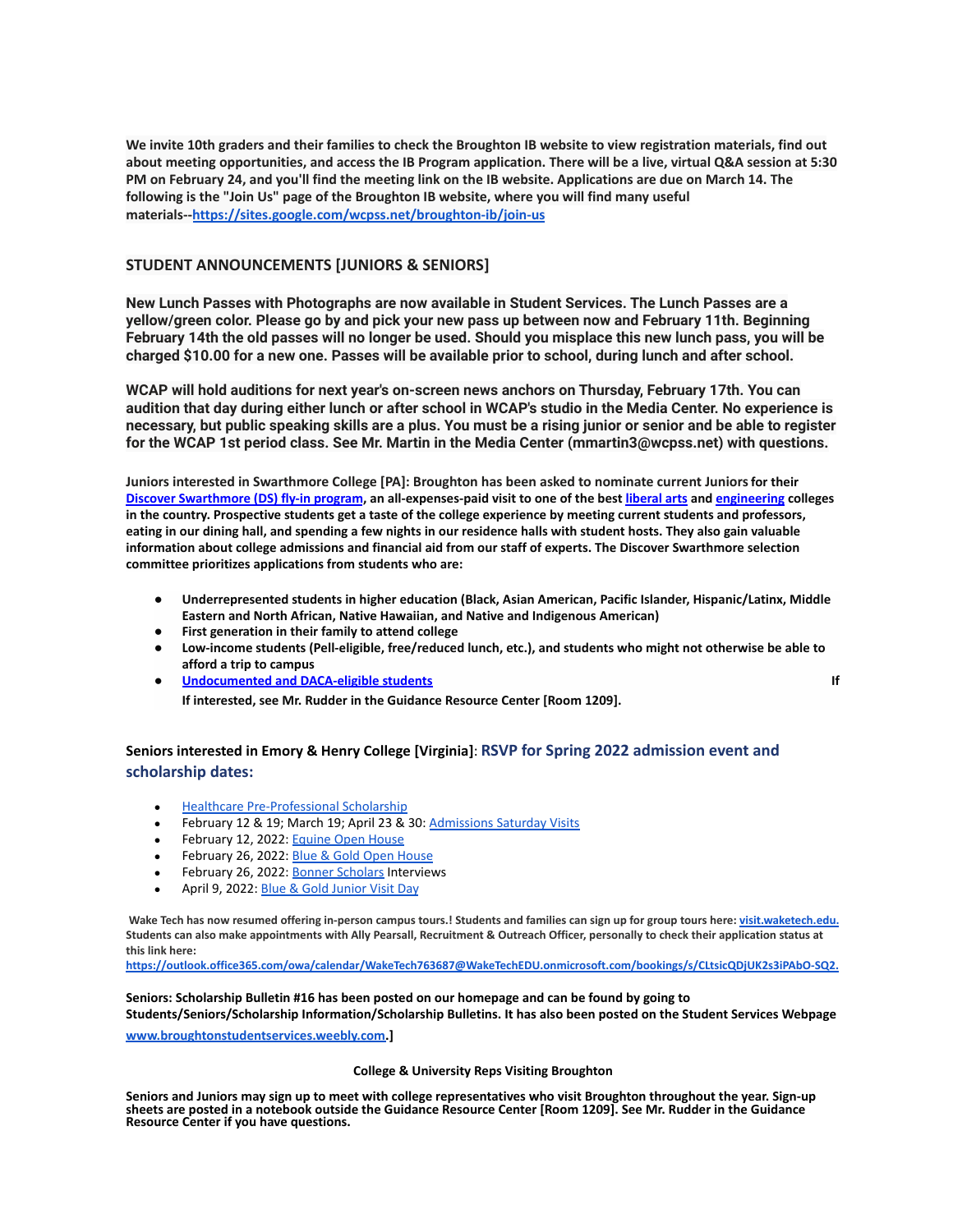| <b>UNC-Charlotte [NC]</b>            | <b>Monday, Feb 7, 2022</b> | A-Dav 9:45AM |
|--------------------------------------|----------------------------|--------------|
| University of Mississippi [Ole Miss] | Tuesday, Feb 8, 2022       | B-Day 1:15PM |
| <b>UNC-Pembroke [NC]</b>             | Thursday, Feb 10, 2022     | B-Day 1:15PM |
| <b>NCSU Vet School [NC]</b>          | Wednesday, Feb 23, 2022    | A-Day 1:15PM |

### **SUMMER OPPORTUNITIES**

If you're looking for a way to help your college-bound high school students make important decisions about life after high school, encourage them to join us at Rochester Institute of Technology this summer for [Explore](https://mx.technolutions.net/ss/c/gsby7xed_Q9kJKoUKuDGdB9R9sive_ZsM1Qb_nhkgjA08w4AqgRoJb0vlLFSSjZT/3j6/cfOu9R3lR8u3xTRhpngdYQ/h2/xzdGfzy3I2uSoAWXNd4vWkN1gV7yfnaiLQn6UQatgnc) Your Future! EYF is a week-long, on-campus summer program for college-bound deaf and hard-of-hearing high school students who will enter their junior or senior year in fall 2022. During EYF, students learn how their interests can lead them to a career, and they explore career options in various fields, including the arts, business, computers, engineering, science, and more specific topics, such as the internet of things, 3D printing, entrepreneurship, emotional intelligence, and biology. Students who attend EYF receive an application fee waiver to apply to RIT at no cost, and those who enroll at RIT for college will receive a scholarship. That's right, when they participate in EYF, they can apply to RIT for college at no cost, and they'll receive a scholarship! There are two EYF sessions. Your students can choose the session that works best for them.Session I: July 9-14; Session II: July 16-21. Students who participate in EYF this summer will meet other deaf and hard-of-hearing students from all over the country, and it's a wonderful opportunity for them to make new friends! [Check](https://mx.technolutions.net/ss/c/gsby7xed_Q9kJKoUKuDGdB9R9sive_ZsM1Qb_nhkgjA08w4AqgRoJb0vlLFSSjZT/3j6/cfOu9R3lR8u3xTRhpngdYQ/h3/EJAJ5IZYnhy_5EoPb20FqK_vFekSoBF5wdP5m4I0v8E) out EYF, and encourage your students to apply [today!](https://mx.technolutions.net/ss/c/VpDhrCrvzjOrNk6AZ3TbHsDAoOWeZg67sWX3pIhEAGxCWhE-b5_ccZhgCUBu0qQbXV3r3Sp2r3bvI44-_FnkWzKY8PPT-NIXylVlj1p1QBc/3j6/cfOu9R3lR8u3xTRhpngdYQ/h4/z_F1GbKvjAXrSXS3vh6GZk3C0_JRjjBhcsu_861EJVE) If you have any questions, contact us at 585-475-6700, toll-free in the U.S. and Canada at 1-866-644-6843, by videophone at 585-743-1366 or by email at EYFinfo@rit.edu.

The University of the South would like to invite students to join our Chinese [Language](https://mx.technolutions.net/ss/c/eakQ-C8DCmUrd8y7yBWDFiYAOUoJQ4pz7MfbEBpip6l0y_Hm_m-q4S1NAhKySW0l0l52Av-XFInBcX_HbKNhaFaTuY25zEq03f7H2jjkYbiZerVnvT_jJBJvBnD8L-82oFcjCA4feCp5rOrmzPCcig/3h1/Zb0AzY0dSO6ybsQoCzalvA/h1/a-eaRv0bEo5dxrOjmNABke9N9q3IKNCmv7tp3yn1eRg) Camp! The program's primary goal is to **immerse students in the language and culture of China, while enjoying Sewanee's 13,000 acre campus.**

**When: June 15 - July 1, 2022**

**Where: The University of the South, Sewanee, TN**

**Who: Rising high-school sophomores, juniors and seniors. Experience with Chinese language is not required.** Students participating in the program will spend a few hours in the classroom each day, before taking their learning outside and enjoying the many outdoor activities available during the summer at Sewanee in an immersive language environment. Given the **immersive environment, all students are encouraged to apply. Students should be prepared for a variety of outdoor activities including swimming, hiking, rock-climbing, hiking, gardening, caving, camping, and more! For more information about the camp as well as scholarship**

**opportunities, students can visit the Sewanee Chinese Language Camp [website.](https://mx.technolutions.net/ss/c/eakQ-C8DCmUrd8y7yBWDFiYAOUoJQ4pz7MfbEBpip6l0y_Hm_m-q4S1NAhKySW0l0l52Av-XFInBcX_HbKNhaFaTuY25zEq03f7H2jjkYbiZerVnvT_jJBJvBnD8L-82oFcjCA4feCp5rOrmzPCcig/3h1/Zb0AzY0dSO6ybsQoCzalvA/h2/75iusWoe6oX7KGnwrl--J5PGQK1G9zr9iO3WkMg5UHE)**

The University of Chicago's summer pre-college programs draw from the multidisciplinary emphasis and intellectual richness of the College's Core curriculum. Programs with in-person and online courses include:

**Immersion:** Course subjects include American politics, biotechnology, developmental psychology, philosophy, physics and more.

**One-Week Enrichment:** Whether it be leadership, civil discourse, or quantitative analysis of complex problems, each program will advance and enhance skills that students can apply to their studies in high school, college, and beyond.

**Stones and bones:** Students go behind the scenes at the Field Museum - one of the world's great natural history museums and into the field in Wyoming to learn how fossils are collected, analyzed, and conserved.

**UChicago Summer Online:** From anywhere in the world, students can explore subjects like biochemistry, art, and quantitative finance through five-week courses involving real-time interaction, engaging class discussion, and group projects. To learn more about Summer Session, or to apply to the program, visit [www.summer.uchicago.edu](http://www.summer.uchicago.edu).

# **Job Opportunities**

Amy Peake, Director of Employment for several of our area Zaxby's restaurants, Now that school is back in swing, I would like to reach out to advertise employment. Our Zaxby's group pride ourselves with bringing on high schoolers and helping them to develop workplace skills that will benefit them in their adult working life. Many of our graduated students who go off to college come back to work with us during school breaks.

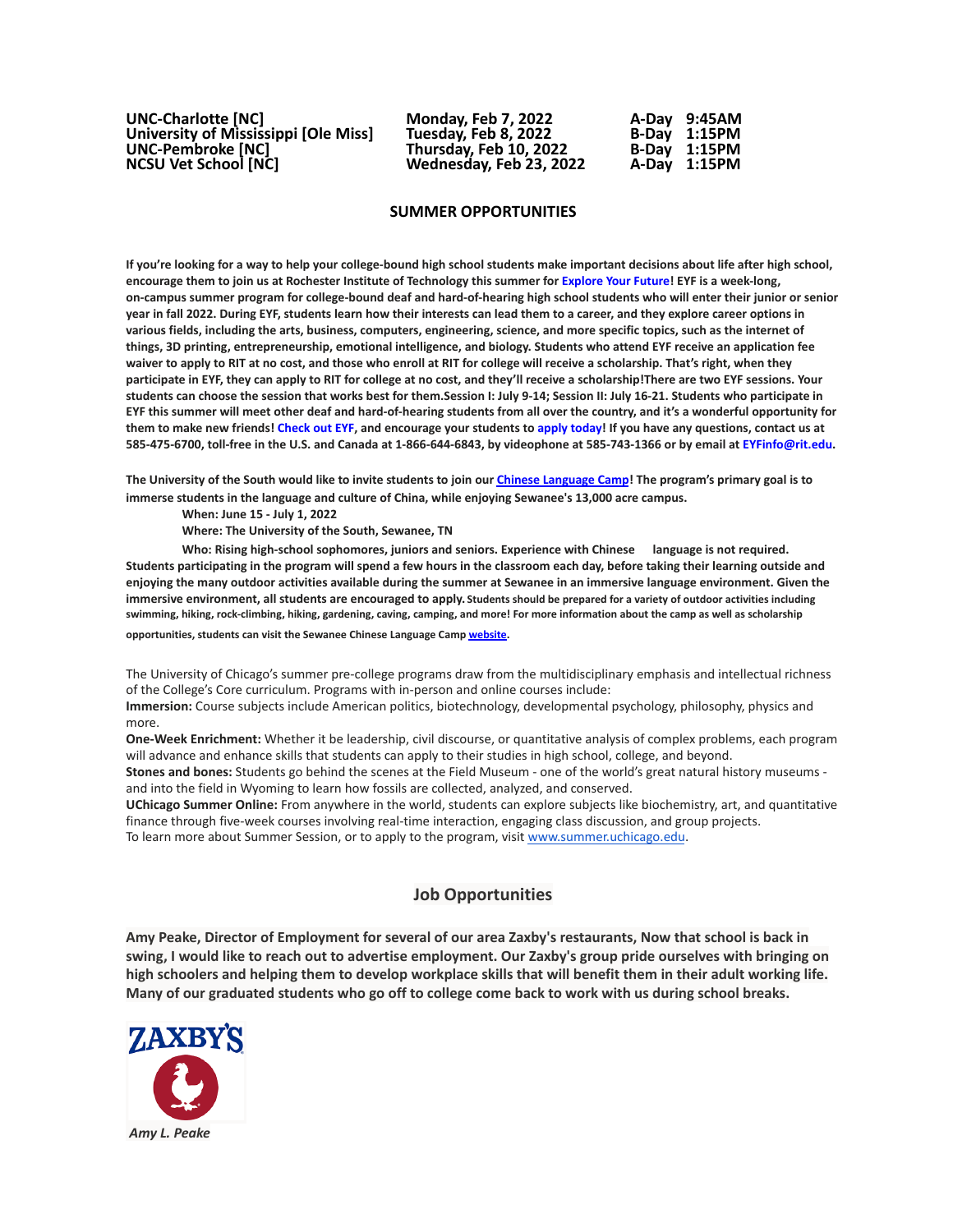**Director of Employment ZaxNC, Inc. (919) 909-2529**

**My name is Camden McKinstry, I am the Regional Manager for the UPS Store in the Village District right down the road from Broughton.We are in need of part-time employment at our store. There is an absolutely wild staffing shortage for part time workers these days so we have decided to start hiring high school aged workers.**

**The UPS Store Cameron Village 514 Daniels Street Raleigh, NC 27605 919.834.2121 Web <https://www.theupsstore.com/2325>**

**The Director of Camp Royall, the nation's largest and oldest camp for people with autism is in search of dynamic high school students who are interested in learning more about human services and specifically working with those with special needs (autism).We can offer volunteer opportunities during the school year (and in the summer) for those in need of service hours (any age) and we can offer training and paid employment for students 17 years of age and older as well. If interested, visit [www.camproyall.org.](http://www.camproyall.org)**